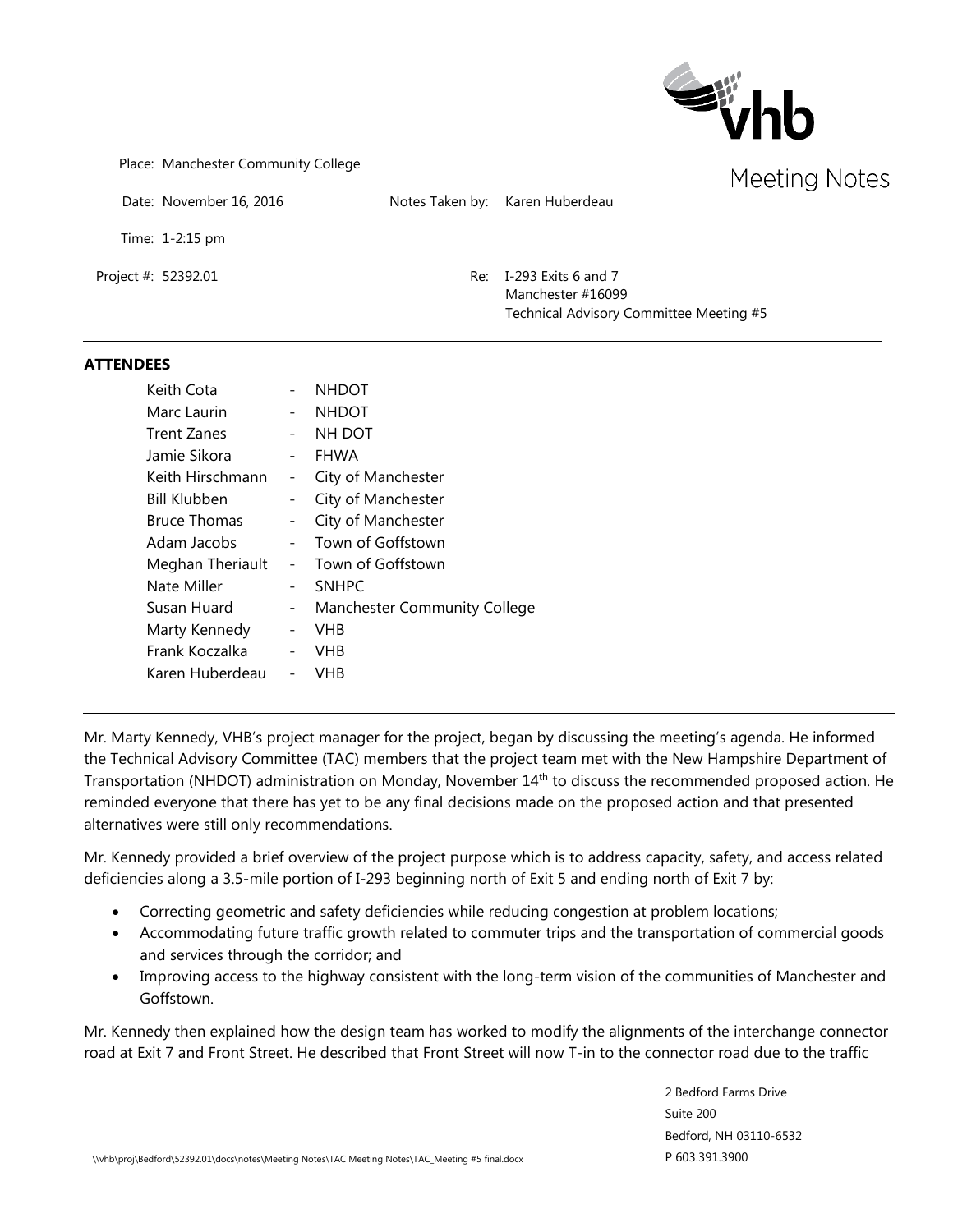analysis showing that the heavy flow of traffic through this intersection will be to and from the north. He explained that this new alignment will reduce traffic on Front Street, making it more pedestrian and bicycle friendly. He added that this alignment will provide Manchester Community College (MCC) with a driveway off of the connector road, and also preserve the property they have designated for athletic fields. Additionally, he stated that the driveways for the abutting condominium communities will need to be reconfigured.

Ms. Susan Huard, representing MCC, stated that the college is very happy with the new configuration.

Mr. Kennedy went on to discuss the recommended proposed action for Exit 6. He reminded the TAC members that the Exit 6 interchange is very complex due to additional connections to Front Street and Eddy Road that need to be maintained. He explained that once the proposed action has been approved that a more detailed analysis will be performed.

He discussed the Single Point Urban Interchange (SPUI) at Exit 6, explaining that the interchange would be above the interstate, resulting in a large, costly bridge. He added that the SPUI alternative would also require an additional bridge over the interstate to connect Eddy road and Front Street. He stated that operationally, the SPUI is not ideal because of the close proximity of the signals along Amoskeag Road, which creates large queues and a poor level of service. Additionally, Mr. Kennedy mentioned that the SPUI has the highest construction cost and challenging construction phasing.

He provided a brief overview of the diamond interchange configurations at Exit 6. He discussed that the standard diamond interchange also has issues with signal proximity and queuing along the connector road over the interstate. He added that although the Diverging Diamond Interchange (DDI) works better operationally, that there is still significant queuing along Amoskeag Street with this alternative.

Mr. Kennedy continued to explain the Offset Diamond Interchange. He described this alternative as simple, stating that the signals are better spaced, and operationally it works the best. He added that the volume of traffic around the southbound ramps is fairly high, introducing the need for the flyover ramp and an additional bridge. Overall, Mr. Kennedy recommended that the Offset Diamond Interchange be the preferred alternative at Exit 6.

Mr. Kennedy then provided a summary of the alternatives at Exit 7.

- o What will happen if Exit 7 is upgraded at its existing location?
	- 1. Physically it can be constructed, but it is not ideal due to the close proximity to Exit 6
	- 2. Very little traffic diversion occurs, traffic will likely still use Exit 6
- o What will happen if Exit 7 is relocated to the north?
	- 1. Improved access to the Hackett Hill Master Plan area
	- 2. Reduction of traffic on Goffstown Road
		- a. 24% in AM
		- b. 19% in PM
- o What will happen if a connection is provided across Black Brook?
	- 1. Improved connection to Goffstown's industrial zoned land
	- 2. Reduction of traffic on Goffstown Road
		- a. 32% in AM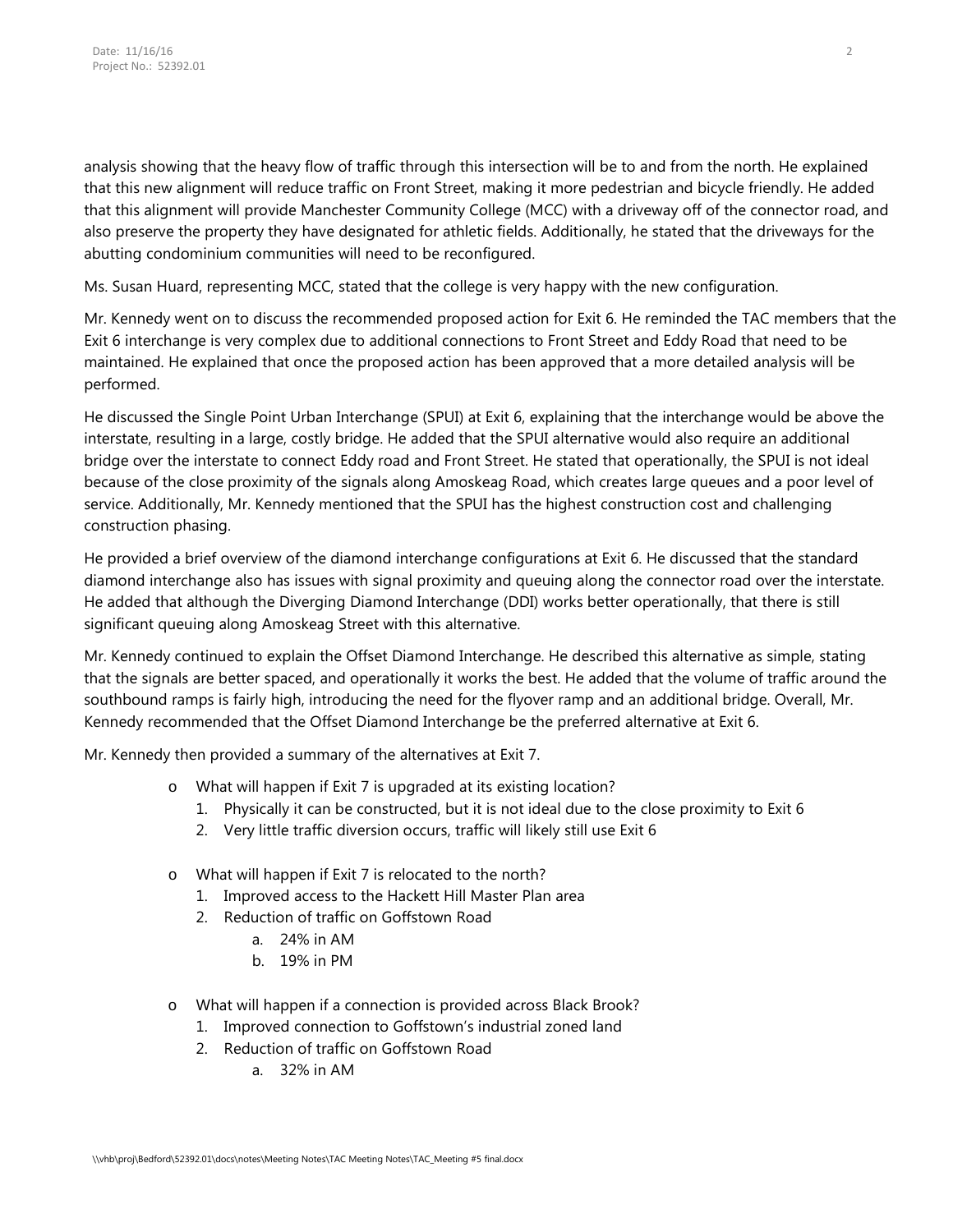### b. 32% in PM

Mr. Kennedy explained that there are multiple alternatives that are still being considered for the Goffstown Road and Straw Road intersection that will be upgraded if the Goffstown Connector Road is constructed. Various alternatives include a standard 4-way intersection, a roundabout, and an offset intersection; all of which have varying impacts to abutting properties.

Mr. Kennedy then turned the meeting over to Mr. Frank Koczalka, representing VHB's highway design team, to discuss the constructability of the various alternatives at Exit 6. Mr. Koczalka explained that the Offset Diamond interchange allows for much simpler construction phasing as a large portion of the interchange and ramps can be constructed offline, with minor impacts to traffic. He added that the other alternatives have more complex phasing concerns with existing and proposed ramp crossings and additional bridges over the interstate.

Mr. Kennedy then discussed that there will likely be operational issues at the Coolidge Ave intersection once the new Exit 6 interchange is built because the increased capacity at Exit 6 will draw additional vehicles through the neighborhood and down to the Coolidge Ave intersection with Goffstown Road. Mr. Kennedy suggested that a meeting be scheduled with the City of Manchester to discuss options in this area in order to improve the traffic operations and safety concerns.

Mr. Kennedy briefly discussed the bicycle/pedestrian connections that have been analyzed within the project area. He described the Manchester Bike Master Plan, stating that there are two major pedestrian routes along Front Street and Goffstown Road that will need to have access through the Exit 6 interchange and across the river to downtown Manchester. He explained that there is a potential for a multi-use path to run beside Eddy Road and the future flyover ramp that will connect down to Eddy Road and will direct pedestrians down to the Notre Dame Bridge as Amoskeag Bridge is currently not designed to safely accommodate pedestrians.

Mr. Kennedy displayed the current concept for a pedestrian bridge over the Merrimack River presented by Civic Moxie as a part of Manchester's Master plan. Mr. Nate Miller, representing the Southern New Hampshire Planning Commission (SNHPC), discussed that residents consider I-293 a barrier through the City and would like to improve east to west and north to south access through the Exit 6 area.

Mr. Kennedy responded by stating that the proposed reconfiguration of Exit 6 and Exit 7 will reduce traffic on Front Street and Goffstown Road, making them more bicycle/pedestrian friendly. He added that the multi-use path will get pedestrians through the interchange area safely, but they will need to cross the river elsewhere as it seems very unlikely that a bike path and pedestrian bridge over the river will be built under this project. He added that the current design of the interstate widening already cantilevers over the river leaving minimal room to accommodate a bicycle path.

Mr. Keith Cota, NHDOT's project manager for the project, discussed that there is a need to meet with the City of Manchester to discuss plans for the Amoskeag Bridge upgrades and whether or not they are willing to pay for additional width to accommodate bicycles and pedestrians. Mr. Cota implied that it is not the intent of the project to upgrade the Amoskeag Bridge.

Mr. Keith Hirschmann, an Alderman for the City of Manchester, discussed that there is a need to maintain/improve pedestrian accommodations along Eddy Road as there is a large amount of foot traffic today. He also informed the committee that the City just approved a conditional agreement for 8 townhomes off of Coolidge Ave, along the ridge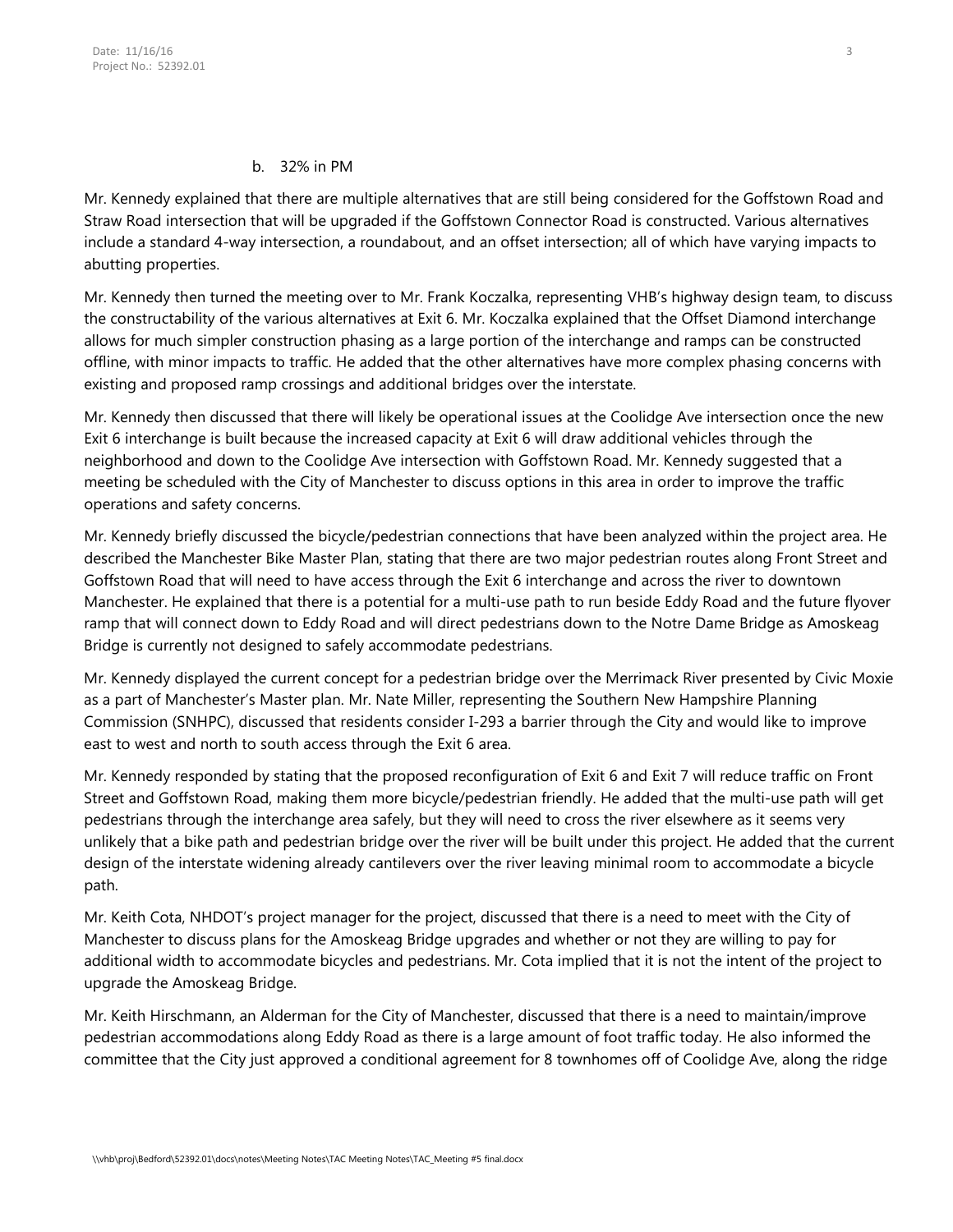above Eddy Road. Mr. Bruce Thomas, representing the City of Manchester, agreed to provide VHB with the site plans for that development.

The meeting continued with additional dialog about the future plans for the Amoskeag Bridge. Mr. Keith Hirschmann stated that there is a plan to resurface and repair the bridge in the near future. Mr. Bruce Thomas said that major repairs to the bridge are scheduled for 2024.

Mr. Kennedy then discussed the project schedule. He informed the committee that the next public meeting will be pushed to the beginning of 2017, during this meeting they will present the proposed action to the public. He added that there is still a large amount of work to be done before the meeting, and there are still important decisions to be made.

Mr. Kennedy reminded the committee that they will need to set up meetings with the City of Manchester to discuss the Coolidge Ave intersection and bicycle/ pedestrian connectivity, as well as the Town of Goffstown to discuss the Goffstown Connector Road.

Mr. Hirschmann discussed that if Montgomery Street will become the primary intersection, then safety will need to be improved. He informed the committee that there has been accidents at that location which has created the need for a roadway safety audit through the HSIP program. Mr. Kennedy will call Bruce Thomas to follow up on these discussions and to set up a meeting with the City.

## **Q: Is the plan to build Exit 7 before Exit 6?**

*A: Yes, that will be the recommended approach, that way traffic will be diverted from Exit 6 to the new Exit 7 and aid in the traffic control and construction of Exit 6.*

# **Comment: Manchester Community College is on spring break March 12-19, will be a good time to hold the next Public Informational Meeting.**

*A: Noted.*

# **Q: Are the properties along Eddy Road going to be impacted?**

*A: The properties abutting the interstate will be impacted, however the properties along the west side of Eddy Road are not being shown as impacted at this time.*

## **Q: If the gas stations are impacted, will they receive relocation costs?**

*A: Yes, there is a formal Right-Of-Way process that will take place at the end of this phase.* 

# **Comment: Recommendation to reach out to each property owner that will be affected before the next public meeting.**

*A: Noted.*

## **Q: Should a meeting be set up with the Town of Goffstown before the next public meeting?**

*A: Mr. Adam Jacobs, representing the Town of Goffstown, responded that a meeting with the Goffstown Economic Development Committee would be beneficial.*